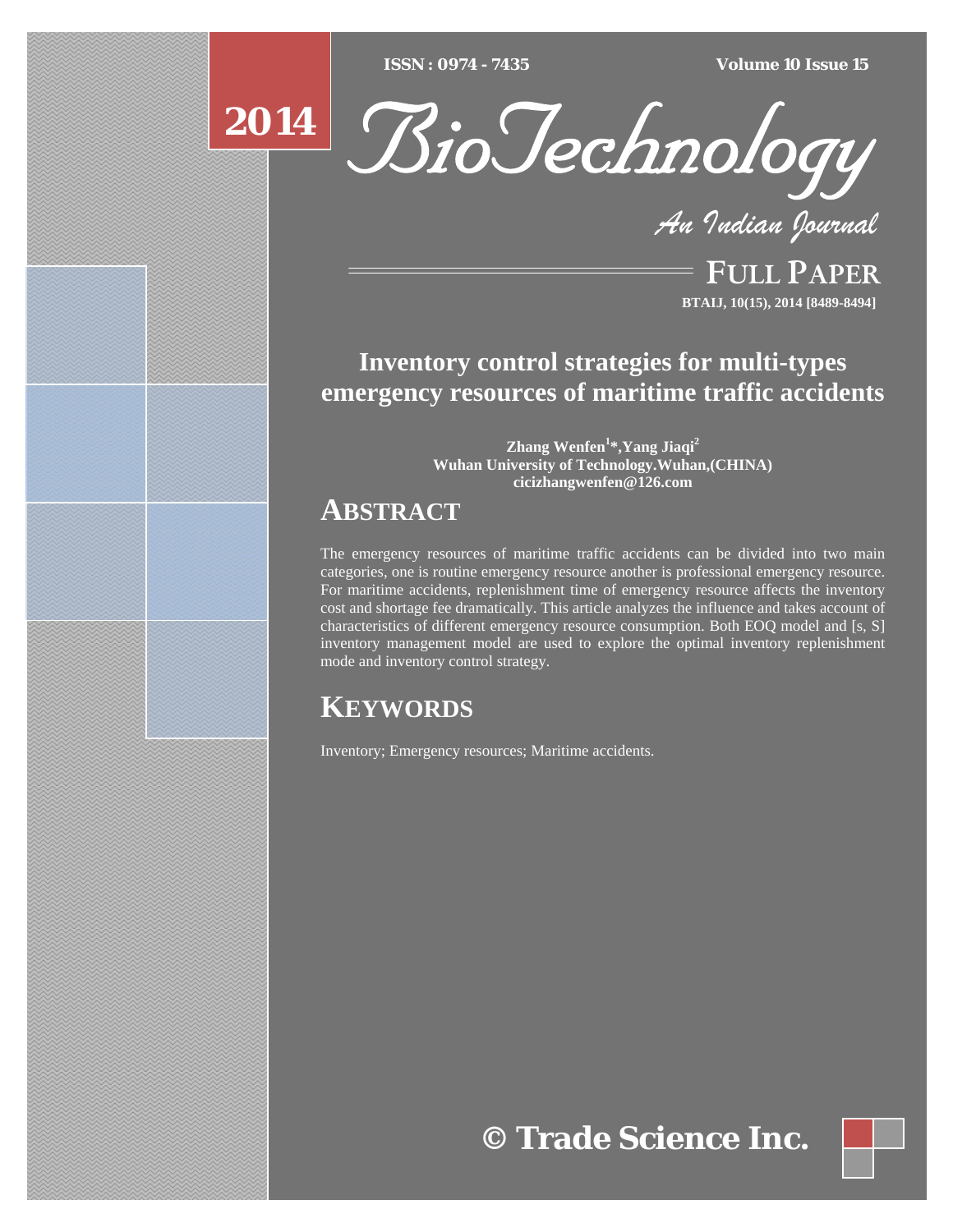#### **INTRODUCTION**

 In recent years, the security situation of global maritime shipping is looking blue. The number of tremendous devastating accidents and serious accidents has increased year by year, although the total number of accidents is decreasing. With the rapid development of large ships and modern transport, the ship results in greater economic losses and more casualties for each accident in average. How to take effective measures to control maritime shipping risk and improve capacity for emergency response has been a maritime research hotspot.

 Maritime traffic accident emergency resources are the essential premise for emergency rescue and important basis for emergency management. However, the excessive inventory of emergency resources will inevitably lead to idle and waste of resources, On the contrary, too low inventory of emergency resources cannot meet the needs of accident rescue. Therefore, rational inventory control of emergency resources is to guarantee the implementation of rescue timely and effectively. It's also an effective way reducing life and property loss and marine pollution. Scientific inventory control strategy will enhance the utilization efficiency of emergency relief supplies, and save financial expenditure.

On random inventory management, Kuojung Yuan<sup>[1]</sup>presents a basic inventory buffer management method through monitoring real-time inventory, the establishing two stock horizontal lines, a green horizontal line (the largest inventory) and a red horizontal line (safety inventory); Based on Kuojung Yuan's research, DIAO Ye guang and REN Jianbiao<sup>[2]</sup>add another stock horizontal line in order to adjust inventory size and reduce order costs timely and effectively. On emergency replenishment management, Zhang  $yi^{[3]}$ proposes relief supplies inventory model based on the optimal goal of timeliness, and analyzes the effects of random demand puts on relief inventory supplies; Accordance to the acquisition costs, raise the difficulty, timeliness and other requirements, Wu Yu<sup>[4]</sup>divides the relief supplies into four categories, and makes different inventory policy reasonably based on the characteristics of muti-types relief supplies; Mao Duohua and Wang Jian<sup>[5]</sup>consider three materials simultaneously segment needs, using the EOQ model to get the best purchases times and minimum storage capacity; Combined with the consumption characteristics of emergency recourses, Zhang Yanchun<sup>[6]</sup>focus on inventory changes and adopt the improved [s, S] strategy model to get the optimal order point and order quantity of emergency resources.

 Currently, on emergency resources inventory management, existing literatures focus on random demand management and safety stock management. However, the research about replenishment time differences of muti-types emergency resources is very less. Moreover, emergency resources replenishment time could affect the inventory cost, especially for those emergency resources with high requirements of timeliness, The replenishment time even affect the stock losses. Right now, the research on this field is now basically empty.

 The emergency resources of maritime traffic accident can be divided into two main categories, one is routine emergency resource another is professional emergency resource. For maritime accident, replenishment time of emergency resource affects the inventory cost and shortage fee dramatically. This article analyzes the influence and takes account of characteristics of different emergency resource consumption. Both EOQ model and [s, S] inventory management model are used to study the optimal inventory replenishment mode and inventory control strategy.

## **THE CLASSIFICATION OF MARITIME TRAFFIC ACCIDENTS EMERGENCY RESOURCES**

 Maritime traffic accidents emergency resources are of different kinds. According to the characteristics of emergency resources consumption, emergency resources can be divided into routine emergency resources and professional emergency resources. Routine emergency resources are used for routine water safety monitoring and early warning, regardless of whether the maritime traffic accident occurs or not, they consume regularly, such as coast guard boat, VHF, security lighting and so on. While professional emergency rescue resources are utilized only when maritime traffic accident occurs, which used in rescuing in order to reduce the loss of life and property, such as, dispersants, fire extinguishers, emergency kits, booms rope.

 The consumption characteristics of routine emergency resource are similar with commercial resources. The consumption rate is stable; the average demand follows a normal distribution; inventory costs associated with the average inventory. Thus, the EOQ model can be used for routine emergency resource inventory management, ordering a reasonable amount of order point, determining the safety stock. Once the maritime traffic accident take place, professional rescue emergency resources start to consume. The process of consume is instant. So, emergency inventory change is intermittent. Besides, the time of the accident and demand are difficult to forecast, so it's more reasonable and scientific to apply [s, S] inventory management strategy through monitoring real-time inventory.

#### **THE ROUTINE EMERGENCY RESOURCE INVENTORY CONTROL MODEL BASED ON EOQ MODEL**

 During the emergency resources inventory management, ordering lead time is very important in decision making. As ordering lead time is relevant with the difficulty to raise together, the difficulty for muti-types emergency resources are different and different types of emergency resources have varies ordering time cycle. In this way, if the emergency resources supply is sufficient in the market, the raising cycle is shorter. Conversely, more longer. Such as VHF and emergency lighting is easier to raise, while coast guard boat is relatively difficult.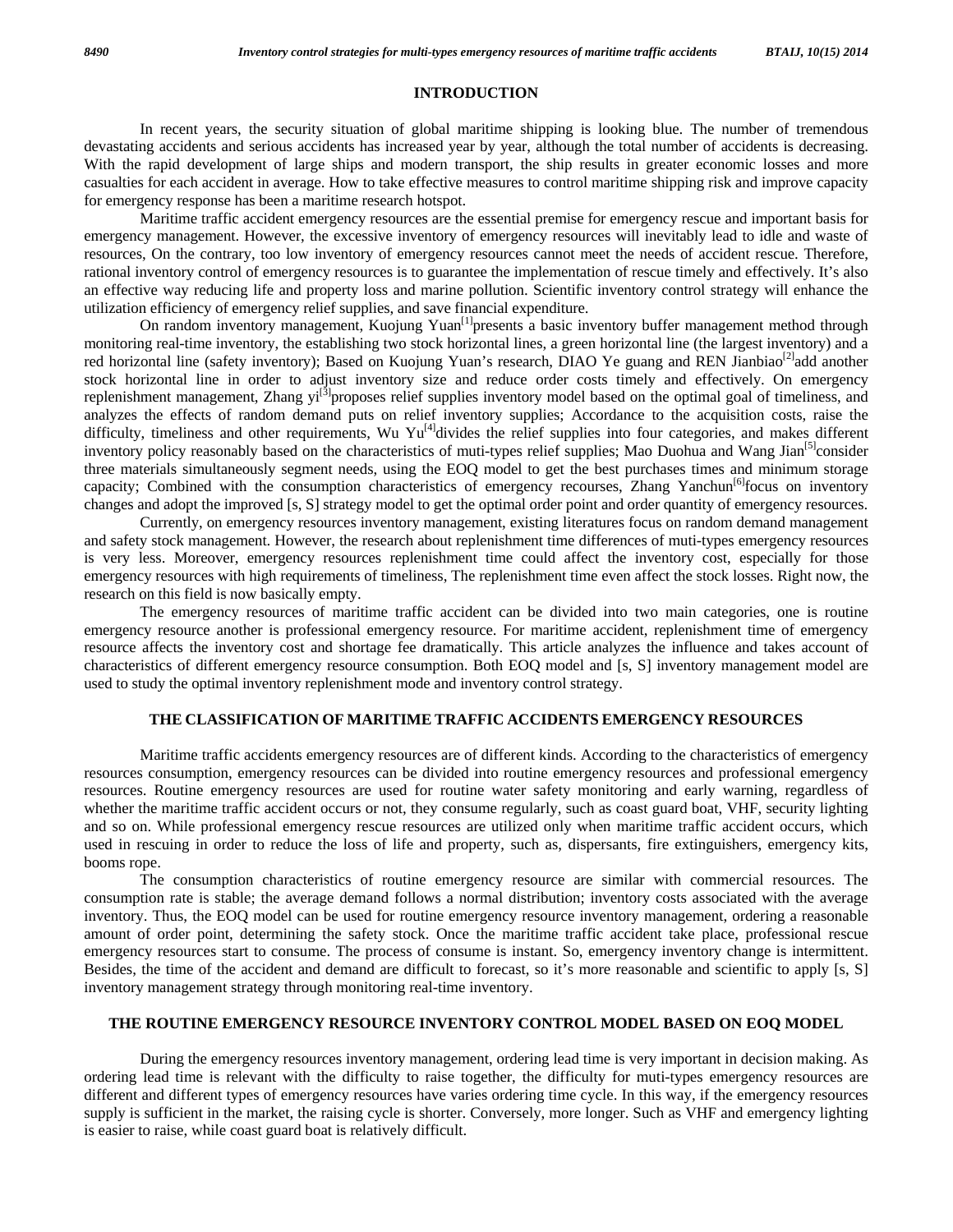If we make orders for each routine emergency resource separately, it is not economic obviously. So, it is possible to classify all the routine emergency resources roughly, dividing the ordering lead time into two levels,*LT 1, LT 2,* supposing *LT 1*  $\langle LT_{2} \rangle$ 

 Supposing the ordering lead time of routine emergency resource which is relatively easy to obtain (herein referred to Class A emergency resources) is *LT 1,* while the ordering lead time of that is relatively difficult to raise (herein referred to Class B emergency resources) is *LT 2.* 

 To simplify the study, assume that the unit purchase price and storage costs of Class A and B emergency resources are equal. They are both ordered in emergency logistics center at one time. The library time is negligible and every ordering is of the same size. It's not allowed to be lack of stock. As the amount of safety stock does not affect the size of the order, so the storage fees are not included in the total cost of inventory.

The variables involved in the model are defined as follows:

*D*: the total demand of routine emergency resources for a season;

*d:* the demand of routine emergency resources for unit time

*Q:* the size of ordering;

*K:* The cost for ordering;

*Qs:* Safety inventory

*C 1*:Unit purchase price of routine emergency resources;

*C*<sub>2</sub>: Unit storage fees of routine emergency resources;

*TC*: the total cost of inventory routine emergency resources emergency for a season;

*ROP:* optimal order point

*LT*<sub>*I*:</sub> the order leading time of A class emergency resources;

*LT*<sub>2:</sub> the order leading time of B class of emergency resources;

 For a clear understanding of the influence by ordering lead time, the Class A and B emergency resources inventory changes are shown in Figure1 and 2 respectively. Comparing the two Figures, It's easy to get the emergency resources lead time is longer, the greater the optimal reorder point, but the ordering size of emergency resources does not affected.



**Figure 1 : Inventory Change of Class A Emergency Resource** 



**Figure 2 : Inventory Change of Class B Emergency resource**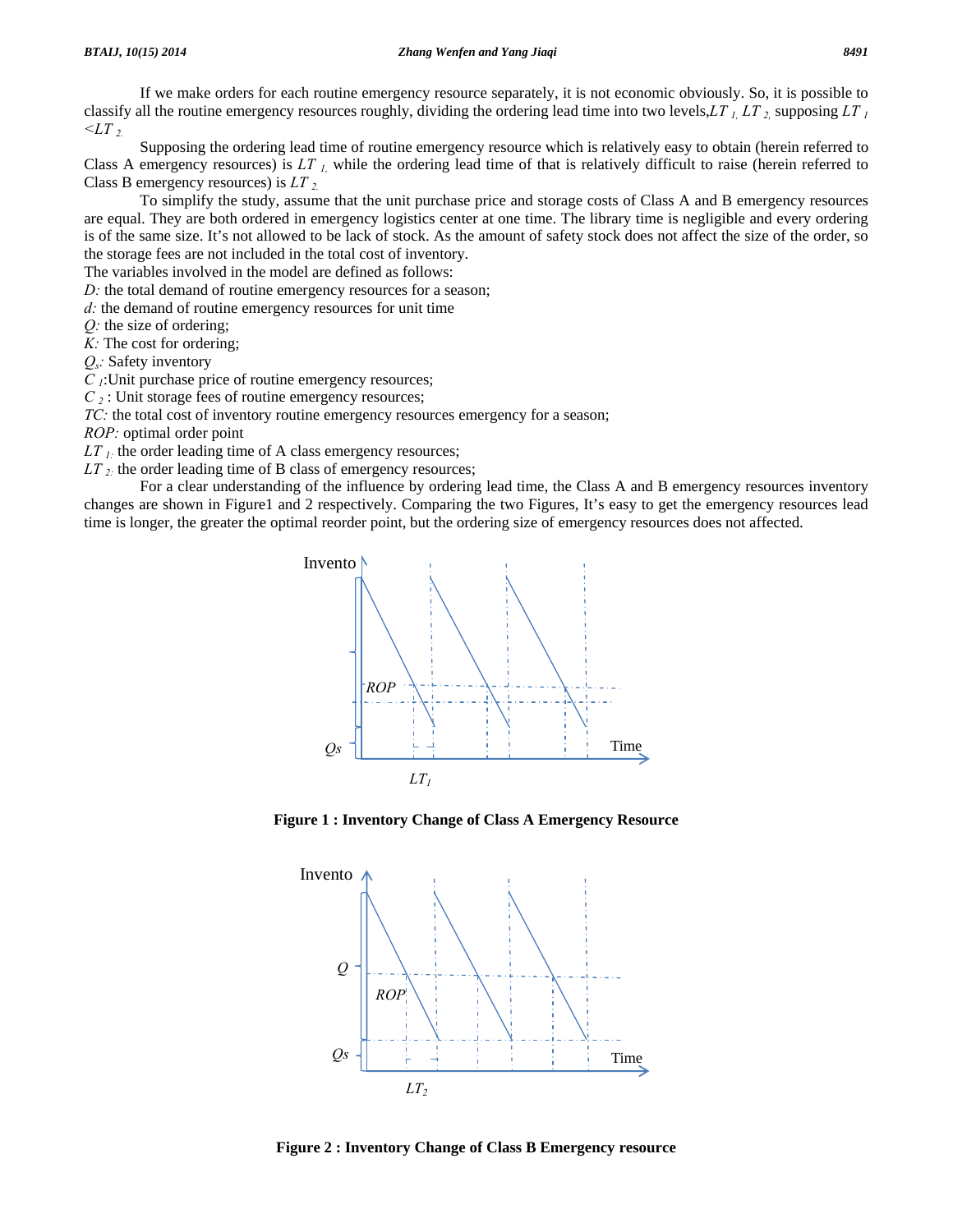#### **The Optimal Order Quantity of Routine Emergency Resources (Q)**

 The total inventory cost *(TC)*of routine emergency resource*,* includes three parts, the average storage costs, procurement costs and ordering costs namely:

$$
TC = \frac{1}{2}QC_2 + DC_1 + \frac{D}{Q}K
$$
 (1)

Hence, the total cost of inventory *(TC)* 's partial derivative with respect to order quantity *(Q)* is :

$$
\frac{\mathrm{d}(\mathrm{TC})}{\mathrm{d}Q} = \frac{c_2}{2} - \frac{DK}{Q^2} \tag{2}
$$

By setting formula (2) to zero, the optimal order quantity *(Q \*)* of routine emergency resources is as follows:

$$
Q^* = \sqrt{\frac{2DK}{c_2}}\tag{3}
$$

Namely, the optimal order quantity of class A and B emergency resources are both  $\sqrt{\frac{2DK}{c_2}}$ .

#### **The Optimal Order Point of Routine Emergency Resources (ROP)**

If the dynamic demand are not taken into consideration, the best order point of class A and B are *ROP* (A) = LT<sub>1</sub> \* d,  $ROP$  (B) =  $LT_2$  \* d respectively. However, as the random characteristics of emergency resource demand may lead to the situation demand exceeds inventory, resulting in stock loss. To avoid the cases there are not enough inventory to meet the emergency resources needs of the maritime traffic accident point resources, reduce stock loss, it is necessary to increase inventory. Thus, except for the inventory quantity to maintaining regular consume, it's necessary to add additional inventory to meet demand due to random disturbances of the ordering speed and time, to ensure the cash supply capacity.

 Take class A emergency resources for example, assuming that the demand per unit time *(d)* of class A emergency resource follows a normal distribution, that is  $d \sim N(d, σ^2)$ . During the ordering lead time *LT<sub>1</sub>*, the demand *d* (*LT<sub>1</sub>*) follows normally distributed  $d(LT_1) \sim N(d * LT_1, \sigma^2 * LT_1)$ .

Therefore, the best reorder point *(ROP)* should satisfy:

$$
\frac{ROP - d * LT_1}{\sigma \sqrt{LT_1}} \sim N(0,1) \tag{4}
$$

Let *Z* as stock safety factor, the class A emergency resources safety stock  $Q_s$  can be expressed as:

$$
Q_s = ROP - d * LT_1 = Z * \sigma \sqrt{LT_1}
$$
\n<sup>(5)</sup>

Then get the optimal order point of Class A emergency resource is: ROP(A) =  $LT_1 * d + Z * \sigma \sqrt{LT_1}$ Similarly, the optimal order point of Class B emergency resource is: ROP(B) =  $LT_2 * d + Z * \sigma \sqrt{LT_2}$ 

## **THE INVENTORY MANAGEMENT STRATEGIES OF PROFESSIONAL EMERGENCY RESOURCE BASED ON [S, S] MODEL**

 The most typical characteristic of professional emergency resources consumption is the time of consumption depends on whether maritime traffic accidents occur. Besides, the consumption speed is very quick, and the demand of consumption is random. The inventory cost of professional emergency resources includes inventory shortage cost. and The shortage costs not only associate with the existing inventory, and also with the time.

 Compared with routine emergency resources, there is no ordering lead time in professional emergency resources inventory management. In general, after the maritime emergencies, the inventory will be checked, consumption checking, decide whether to order resource or not. The size of ordering is related with the existing inventory. The replenishment cycle of professional emergency resource (including the raising, purchasing, transporting time) will affect inventory costs (including storage charges, stock charges). Therefore, as is similar to routine emergency resources, the replenishment cycle of professional emergency resource can divided into two levels *t 1, t 2,* supposing *t 1 <t 2.* 

 The replenishment cycle of professional emergency resources (herein referred to class C emergency resources)whose replenishment is relatively easy can be set to *t 1,* The replenishment cycle of professional emergency resources (herein referred to class D emergency resources)whose replenishment is relatively difficult can be set to *t 2*。

 To simplify the study, in the event of maritime accidents, professional emergency resource consumption, instantaneous, the time of consuming is negligible. If the amount of resource consumption is rather small, they remain size of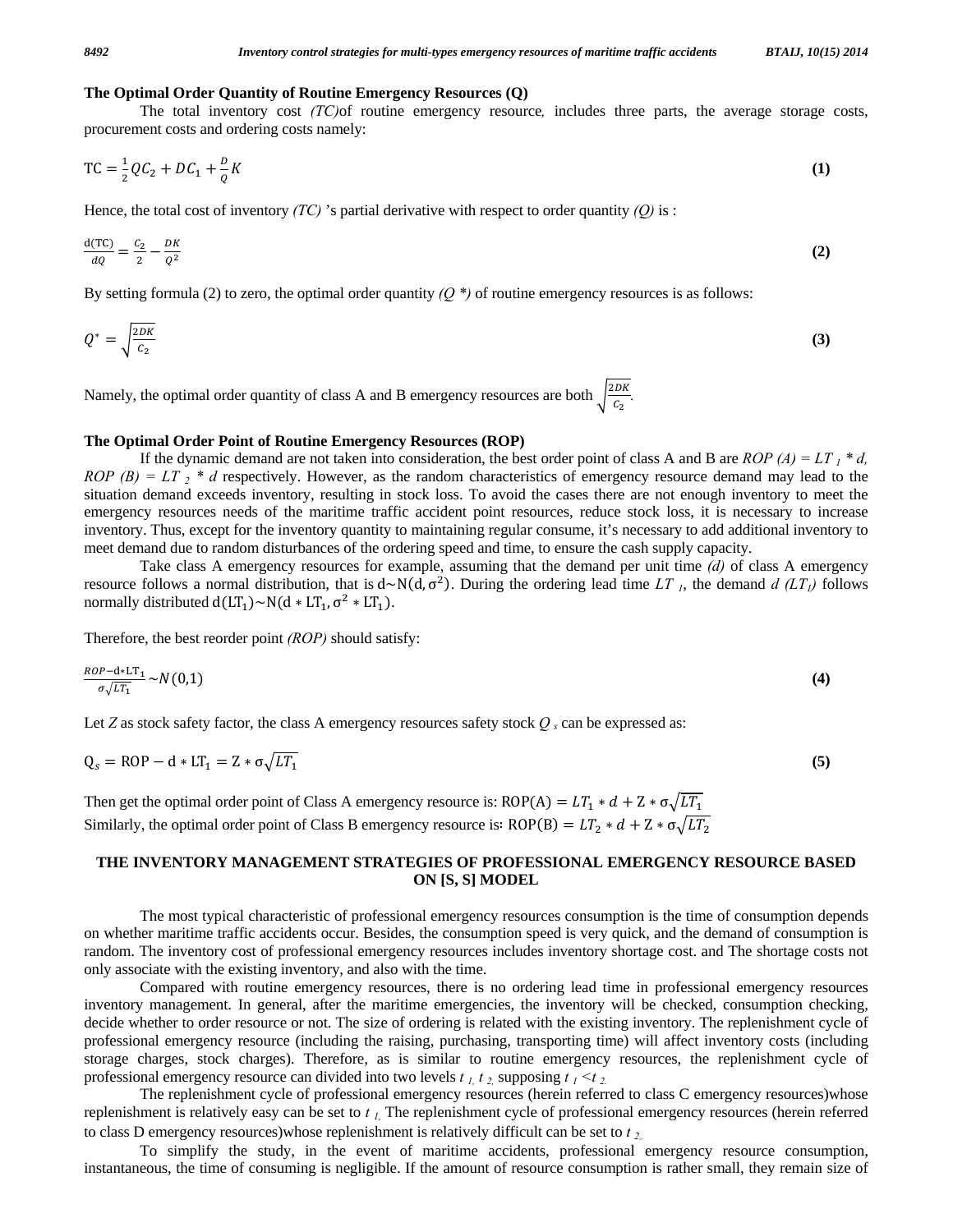inventory is in the range [s, S],the storage fee and shortage fee can be seen as the same. When the inventory level drops below s, the changes of storage fee and shortage fee have to be taken into consideration. In an inventory cycle, replenishment happens at least one time.

In this section, the meaning of the parameters  $K, C<sub>l</sub>$  is the same with that in section 2). In addition, there are some other parameters involved in this part. They can be defined as follows:

*r:* demand of professional emergency resources, the probability density of which is *p (r);* 

*x:* current inventory of professional emergency resources;

*S*: The largest inventory of professional emergency resources, that is,  $x + Q = S$ ;

s:The order point, decide to order when professional emergency resource stock is less than s;

*T:* the inventory cycle;

*Q:* The order quantity of professional emergency resource, which is a variable;

*C 2:* Storage costs for unit professional emergency resource in a time unit;

*C 3:* storage fee for Unit professional emergency resource in a time unit;

 After the maritime emergencies, the inventory will be checked, consumption checking, decide whether to order resource or not. When the current inventory  $x \leq s$ , order is necessary; when the current inventory  $x \geq s$ , ordering is unnecessary. For a clear understanding of the influence by replenishment cycle, the Class C and D emergency resources inventory changes are shown in Figure3 and 4 respectively.



**Figure 3 : Inventory Change of Class C emergency Resource** 



**Figure 4 : Inventory Change of Class D Emergency Resource** 

### **The Maximum Inventory of Professional Emergency Resource (S)**

 According to the requirements of *[s, S]* inventory management model, when the initial inventory *x> s,* the order quantity  $Q = 0$ ; when  $x \le s$ ,  $Q > 0$ . Making the minimum of total cost in a inventory time as the objective, we can get the target solution *S,* s.

 Taking the class C emergency resources for example. When *Q>o*, the total inventory costs of professional emergency resources in a inventory cycle include ordering costs, professional fees emergency resource procurement, ordering professional emergency resources during storage fees and shortage costs, non-professional emergency resources during the ordering and storage fees out costs, namely: